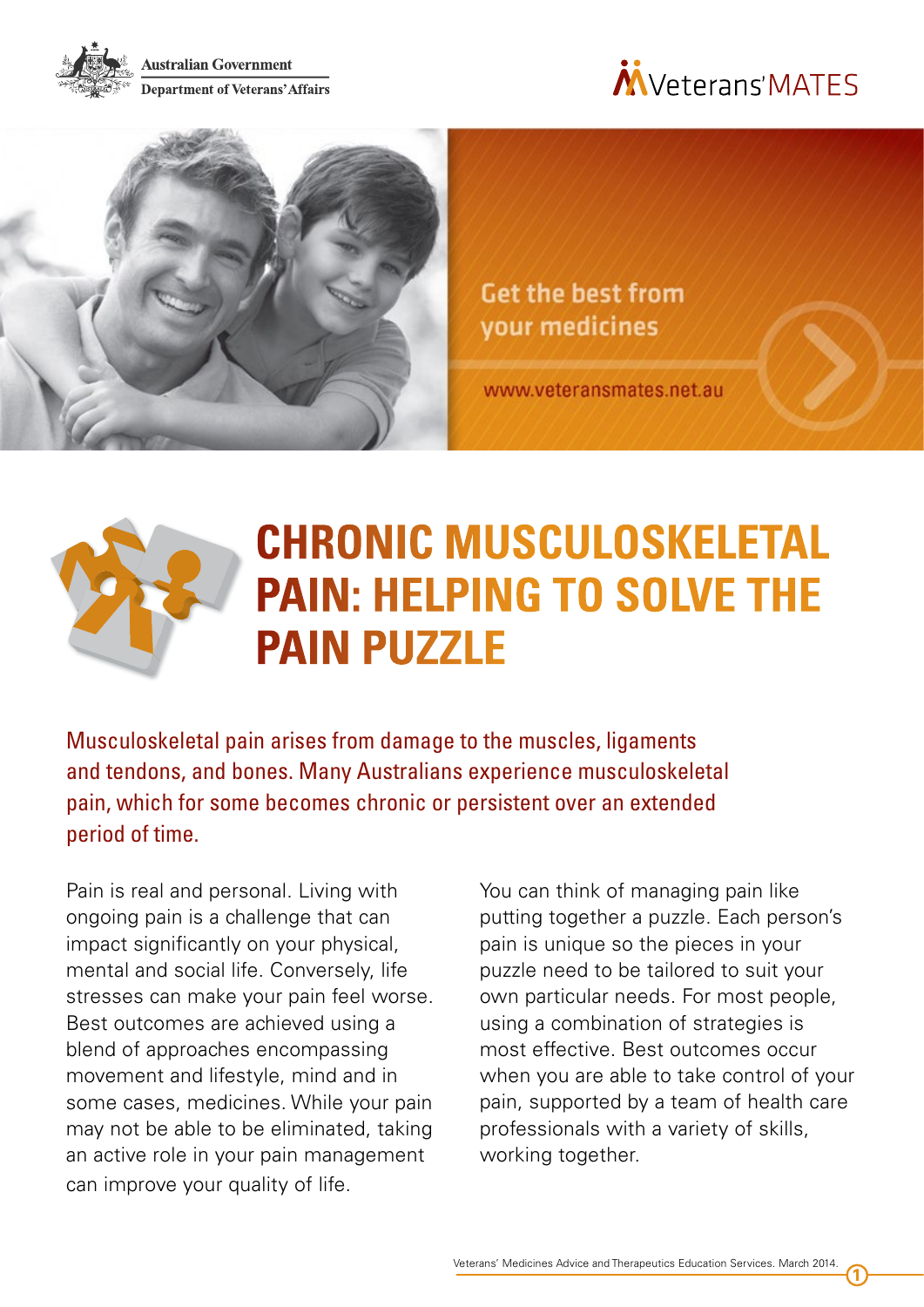## What is chronic pain?

Chronic pain is when pain occurs most days of the week and lasts longer than three months, or beyond the expected healing time of an injury. After this time the body can become over-sensitive and the brain can continue to send pain messages. Although chronic pain may be difficult to eliminate completely, much can be done to reduce its impact.

### 1 in 5 Australians has chronic pain



### What can I do?

Maintaining a positive outlook and being pro-active in your pain management can make a difference. Talk to your doctor about the best treatment options for you.

#### **Movement and lifestyle**

• Maintain a healthy and balanced lifestyle; this involves enjoying a balanced diet, maintaining a healthy weight, limiting alcohol intake and quitting smoking.

- Keep as fit and active as possible with regular movement and stretching. Exercise has been shown to reduce pain and increase function, as well as lifting your mood.
- Pain often leads to changes in activity levels; you may have given up an activity to avoid pain. Planning your day in small steps (called pacing) can help build activity.
- Try to develop a regular sleep routine; feeling tired is often linked to pain.
- Your doctor may refer you to a physiotherapist or exercise physiologist as part of your pain management plan.

For further information about movement and exercise strategies see the painHEALTH website: [http://painhealth.](http://painhealth.csse.uwa.edu.au/pain-management-movement-with-pain.html) [csse.uwa.edu.au/pain-management](http://painhealth.csse.uwa.edu.au/pain-management-movement-with-pain.html)[movement-with-pain.html](http://painhealth.csse.uwa.edu.au/pain-management-movement-with-pain.html)

*I had to learn to pace my exercise and activity, acknowledge pain's there, don't give it the attention, the power, the domination and you can keep on living.* Jamie, Former Navy Submariner – Back pain

With permission from Department of Health, Government of Western Australia (2013) [http://](http://painhealth.csse.uwa.edu.au/pain-story-jamie.html) [painhealth.csse.uwa.edu.au/pain-story-jamie.html](http://painhealth.csse.uwa.edu.au/pain-story-jamie.html)

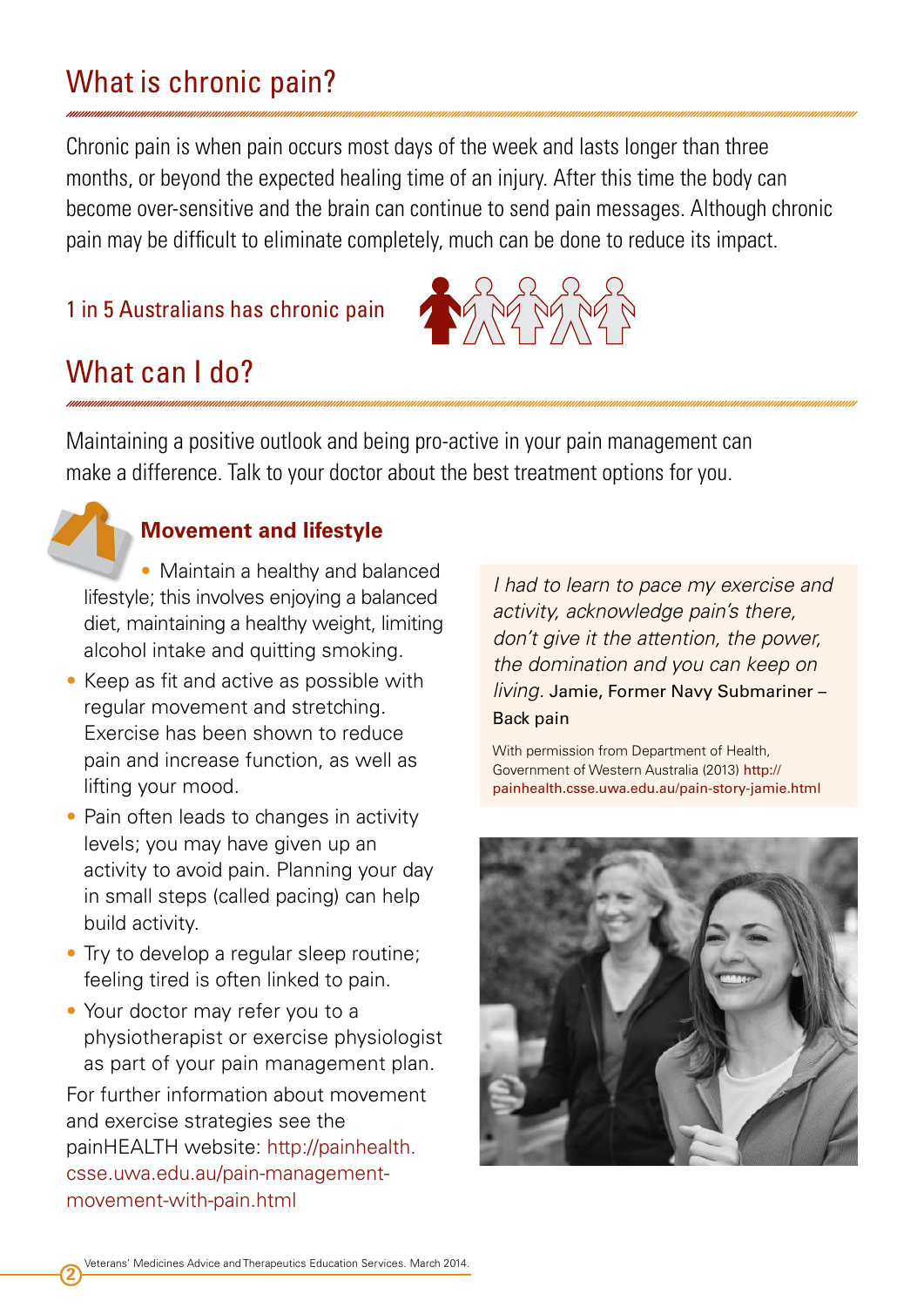

### **Mind**

Acknowledging your pain is the first step towards living with it. Your emotions and how you think about pain can influence the level of pain you feel. Stress, tension and worry can all increase your response to pain.

- Continue regular enjoyable activities.
- Learn relaxation techniques to reduce the distress caused by pain and promote a feeling of wellbeing and acceptance.
- The practice of mindfulness can help you cope with negative thoughts and emotions which may intensify the pain. For more information about mindfulness and meditation see the painHEALTH website: [http://painhealth.csse.uwa.](http://painhealth.csse.uwa.edu.au/pain-management-mindfulness-and-pain.html) [edu.au/pain-management-mindfulness](http://painhealth.csse.uwa.edu.au/pain-management-mindfulness-and-pain.html)[and-pain.html](http://painhealth.csse.uwa.edu.au/pain-management-mindfulness-and-pain.html)
- Pain can make you feel isolated and affect your mood; stay involved with friends, family and the things you enjoy. You may find it helpful to join a support group.
- Your doctor may refer you to a psychologist for strategies to deal with your pain.
- For more practical tips see the painHEALTH website: [http://painhealth.](http://painhealth.csse.uwa.edu.au/pain-management-approaching-pain.html) [csse.uwa.edu.au/pain-management](http://painhealth.csse.uwa.edu.au/pain-management-approaching-pain.html)[approaching-pain.html](http://painhealth.csse.uwa.edu.au/pain-management-approaching-pain.html)

*For more information about pain medicines see* [http://painhealth.](http://painhealth.csse.uwa.edu.au/pain-management-medicine%20and%20procedures.html) [csse.uwa.edu.au/pain-management](http://painhealth.csse.uwa.edu.au/pain-management-medicine%20and%20procedures.html)[medicine%20and%20procedures.html](http://painhealth.csse.uwa.edu.au/pain-management-medicine%20and%20procedures.html)



## **Medicines**

Used for a short time, medicines can help get you moving and functioning again and relieve the distress of pain. Medicines are only one part of pain management and are best used in combination with other non-medicine therapies. It may be unrealistic to expect complete pain relief; medicines often only reduce the level of pain.

- Paracetamol taken regularly, or nonsteroidal anti-inflammatory drugs such as ibuprofen should be tried first and are often all that is needed.
- Your doctor may prescribe an opioid medicine such as codeine, morphine or oxycodone. Alternatively, analgesic patches which act through the skin may be prescribed. Opioids can be effective in controlling initial severe pain, but should generally only be used as part of your treatment for a short to medium time.
- Opioid medicines may come with long term side effects including sleep apnoea, a decrease in hormone levels including low testosterone, difficulty in concentration and constipation. Due to their sedative effects, you may not be able to drive safely.
- Opioids must be taken as prescribed, at the recommended dose and time.
- Opioids must be stored and disposed of safely, out of the reach of children. When removing your old patch fold the adhesive side in half so it sticks together.
- If you have neuropathic (nerve) pain, other medicines may be prescribed. See [www.veteransmates.net.au/VB\\_](http://www.veteransmates.net.au/VB_neuropathic_pain) [neuropathic\\_pain](http://www.veteransmates.net.au/VB_neuropathic_pain)
- Talk to your doctor or pharmacist about having a regular review of your medicines.